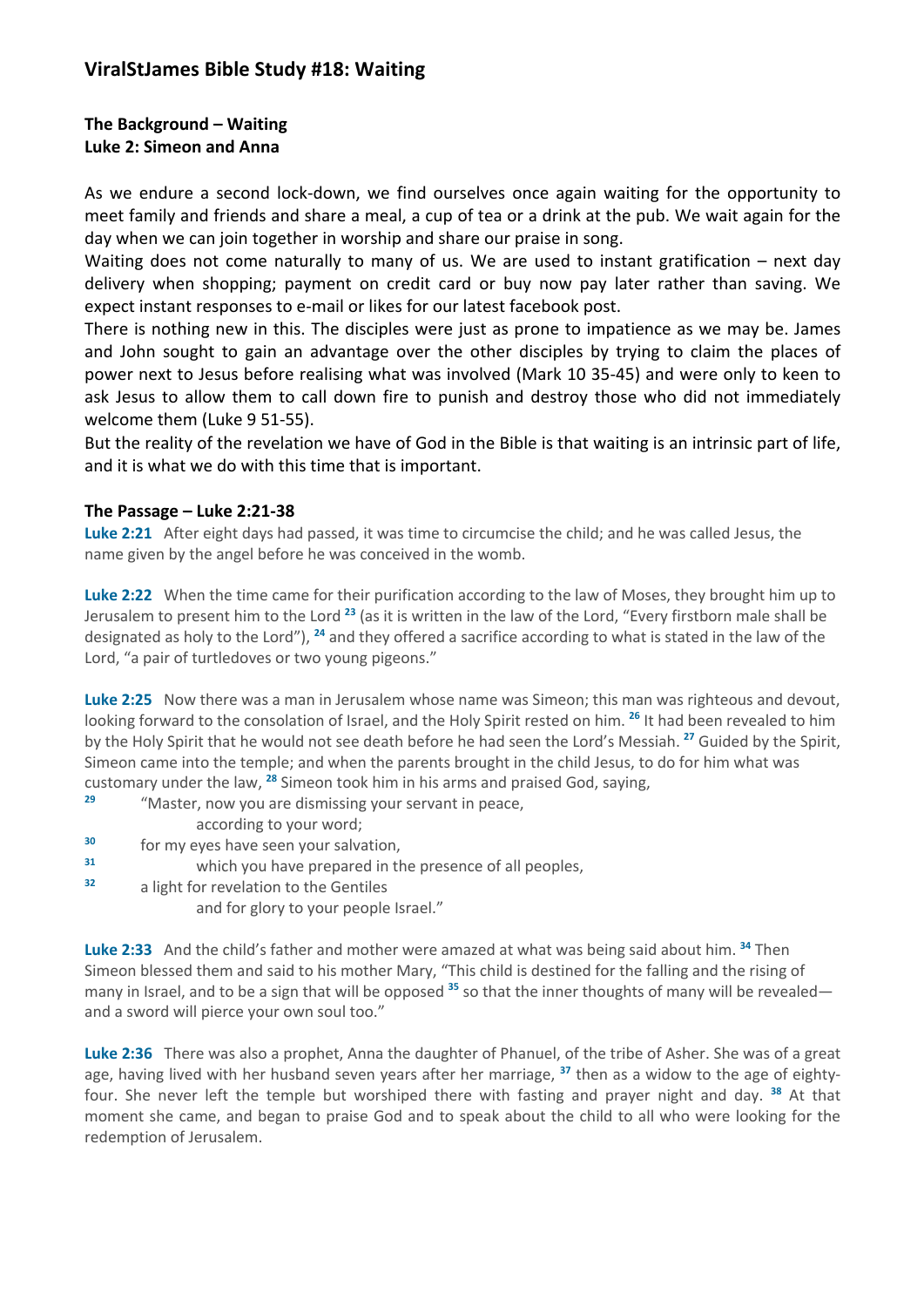# **ViralStJames Bible Study #18: Waiting**

## **The Questions**

Simeon was waiting for 'the consolation of Israel', which is a reference to the coming of the Messiah. For the Israelites, the concept of 'waiting' included looking forward in anticipation. In v 25 Simeon is described as 'righteous and devout'. This describes his attitude to others 'acting rightly' towards them, and to God 'devout'. In other words, he may have been waiting, but he was waiting with anticipation, looking for what was to come, and putting his faith into action whilst doing so.

- **1) Do you see waiting as an opportunity? Whilst we may find it frustrating not being able to meet with people, it doesn't stop us from 'acting rightly'. How can we help others during this lockdown?**
- **2) Simeon had an advantage in that he was able to visit the Temple to meet with God. We are currently prevented from going to church – what opportunities are still open to us to meet with God?**
- **3) Luke mentions the Holy Spirit no less than 3 times in in verses 25-27. What does Luke say the Holy Spirit was doing in Simeon's life at this time? Are we alive to the possibility of what the Spirit may wish to do in our lives?**
	- *He was 'upon him' – which implies was with him continually*
	- *Revealing truth about God to him (v26)*
	- *Prompting him (v 27*)
- **4) Simeon appears inspired as he testifies to Mary and Joseph. For him, the time of waiting had ended. What does Luke say Simeon was waiting for? (v25-26)**
	- *God's salvation – the means of delivery of not just the Israelites, but also the gentiles – for all people – including us (v 31-32);*
- **5) Simeon was waiting and watching for God to act – and his patience is rewarded. Can you see God at work during this time of waiting? Are we, like Simeon in v 28, praising God when we see it?**
	- *Are there things that you have noticed, or had your attention drawn towards, that you can praise God for at this time?*
	- *Even if we can't meet up with friends, we may still be able to venture outside, to marvel at a sunset or a starlit sky or the view from a hill, and give thanks to the one who created it*

## **6) Do you think God's vision may be larger than ours? Simeon was waiting for 'Israel's messiah' (v 25). What does he find instead? (v 32)**

- *He finds is a messiah who will deliver not only Israel, but all people -'a light for revelation to the Gentiles' as well as for Israel (v32*)
- *Reflect on this: When the Diocese put the buildings opposite our church up for sale, the initial thought was that we would take over the small Estcourt Room that we had been using. God's vision was bigger – and now we have the St James Centre ready to*